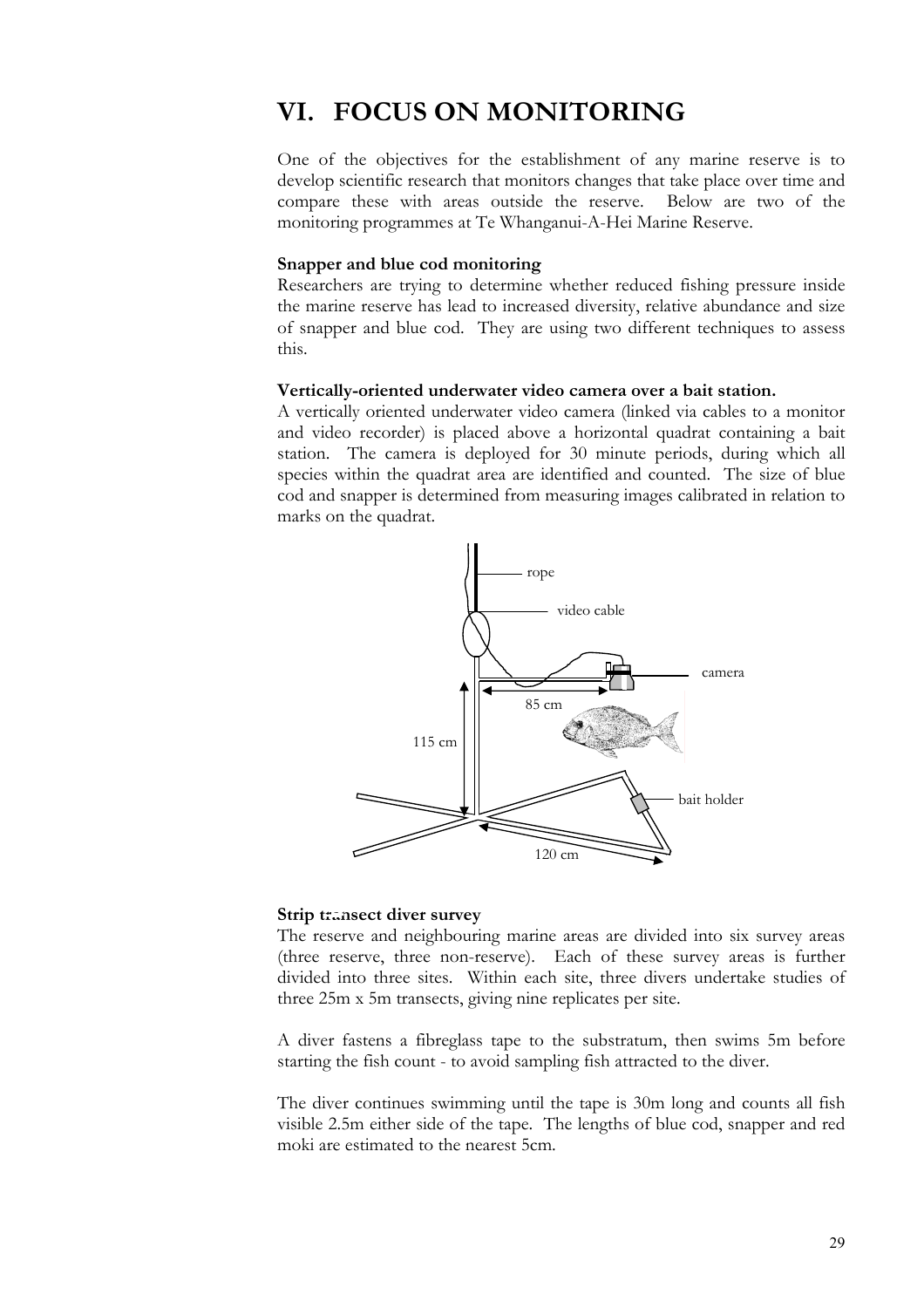Where certain schooling species are too numerous to count, numbers are estimated in hundreds or recorded as a school.

Fish species observed outside transects are recorded as present.



**Size frequency distributions of snapper inside and outside Te Whanganui-A-Hei Marine Reserve**

Use your own observations to compare the abundance of blue cod and snapper studied in the reserve, with areas outside the reserve. For example, the areas at the eastern end of Hahei beach around Hereherataura Peninsula, or at any of your favourite non-reserve snorkelling spots.

Remember what you observe, even write down your observations so you too can monitor changes as you snorkel here in the future.



#### **Number of lobsters found inside and outside Te Whanganui-A-Hei Marine Reserve between 1996 and 2000**

This graph shows how many lobster were found every 0.5 square kilometres, both inside and near the marine reserve during a five year period. Data was gathered from several observations in each of five sites in the reserve and four sites outside.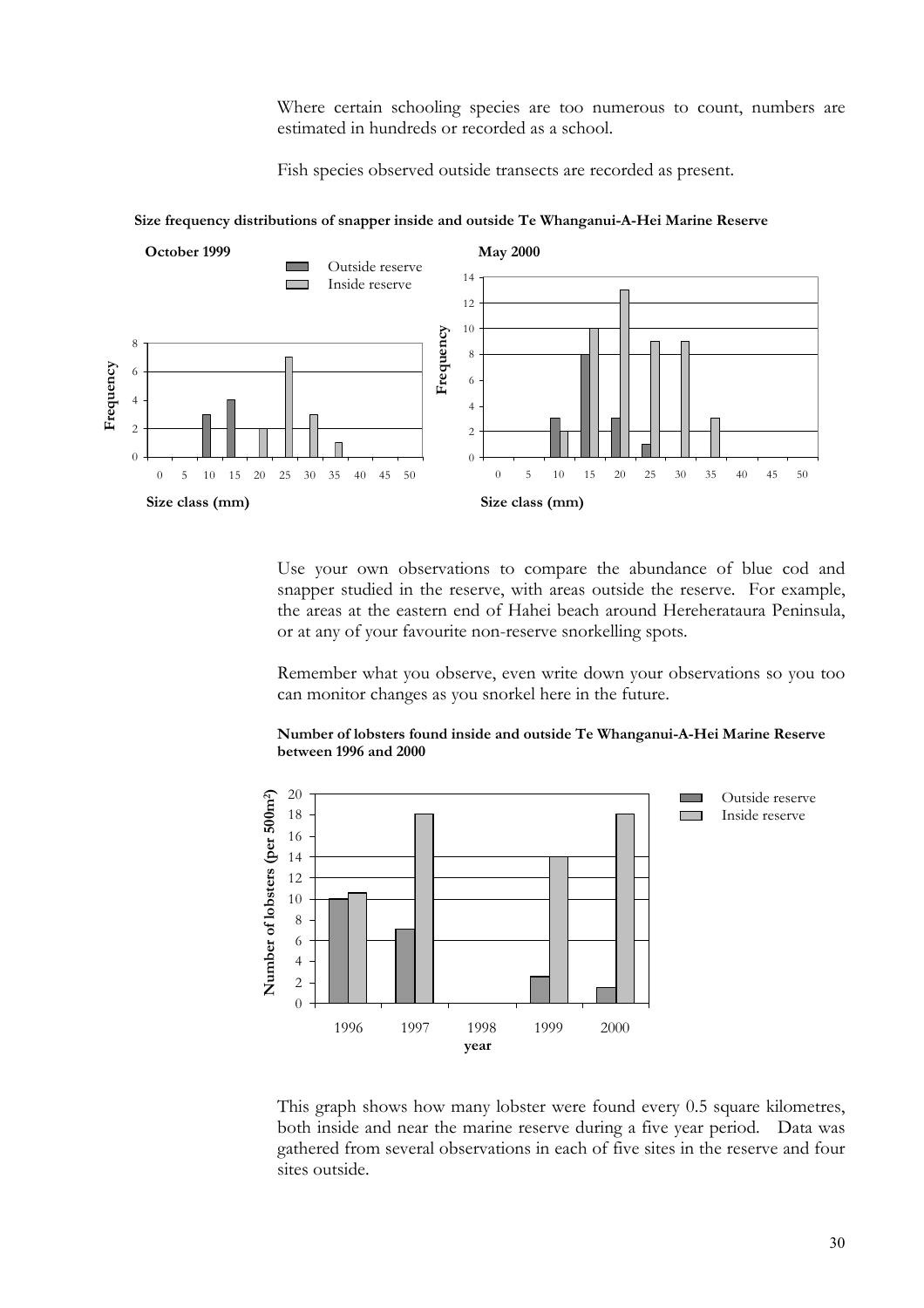Discuss the following ideas and come up with some possible answers.

- Why was the abundance of rock lobster the same inside and outside the marine reserve in 1996?
- What is the approximate percentage decrease outside the marine reserve between 1996 and 2000? Why has this happened?
- For Hahei people who have been diving for lobsters since 1990, what difference has the marine reserve made to their recreational fishing?
- What would you predict the numbers to be like both inside and outside the marine reserve in 2004? Why?

**Number of legal sized and undersized lobsters observed both within and outside Te Whanganui-A-Hei Marine Reserve between 1996 and 2000** 



Divers are not allowed to take lobsters with a back (carapace) length less than 95mm. These graphs show definite 'trends' for both legal and undersized lobsters both inside and outside the marine reserve. What are these trends?





This graph shows the average back (carapace) length of lobsters at nine sites, inside and outside the marine reserve during a five year period.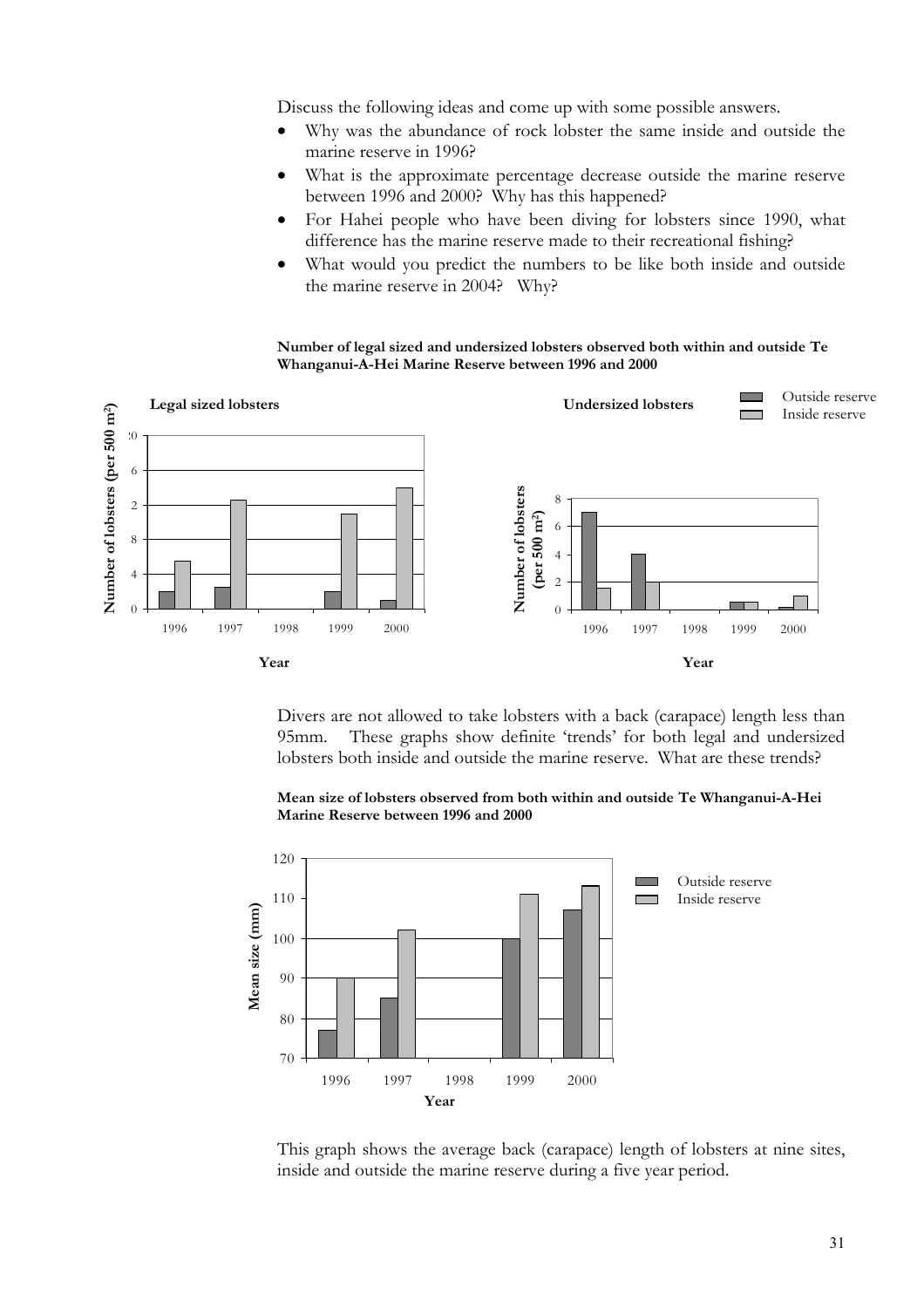Place a ruler across the graph at the legal size mark.

- What does this tell you about the population of legal sized lobsters in the area outside the reserve?
- Look at the way the graph is trending. Do a prediction for sizes both inside and outside the marine reserve for 2004. Check predictions with other students.

# **OTHER REFERENCES AND RESOURCES**

Department of Conservation. New Zealand's Marine Reserves.

Department of Conservation. 1994. Te Whanganui-A-Hei. Cathedral Cove Marine Reserve. Waikato Conservancy. Hamilton

Department of Conservation video 'Marine reserve: why we need them'

Department of Conservation & Royal Forest & Bird Protection Society. The Underwater World. A kit for Teachers of Forms 1 and 2. Wellington.

Department of Conservation Website: [www.doc.govt.nz](http://www.doc.govt.nz/)

Environment Waikato Website: [www.ew.govt.nz](http://www.ew.govt.nz/)

Francis, M 'Coastal Fishes of New Zealand'

Forest and Bird Website: [www.forest-bird.org.nz](http://www.forest-bird.org.nz/)

Forest and Bird. 1998. Wilderness and Water on Waiheke. Pp26-27, No. 288, May 1998.

Forest and Bird. 2000. New Hopes for Marine Reserves. Pp34-37, No. 297, August 2000.

LEARNZ Website: [www.learnz.org.nz](http://www.learnz.org.nz/)

Mini Dippers Snorkelling Programme:<http://users.iconz.co.nz/nzu/minidips.html>

Ministry of Education Website: [www.minedu.govt.nz](http://www.minedu.govt.nz/)

Ministry for the Environment Website: [www.mfe.govt.nz](http://www.mfe.govt.nz/)

Ministry of Education. 1995. Education Outside the Classroom: Guidelines for Good Practice. Ministry of Education. Wellington. New Zealand.

Ministry of Education. 1999. Guidelines for Environmental Education in New Zealand Schools. Ministry of Education. Wellington. New Zealand.

NZ Underwater. Snorkelling will change the way you look at the world. Auckland.